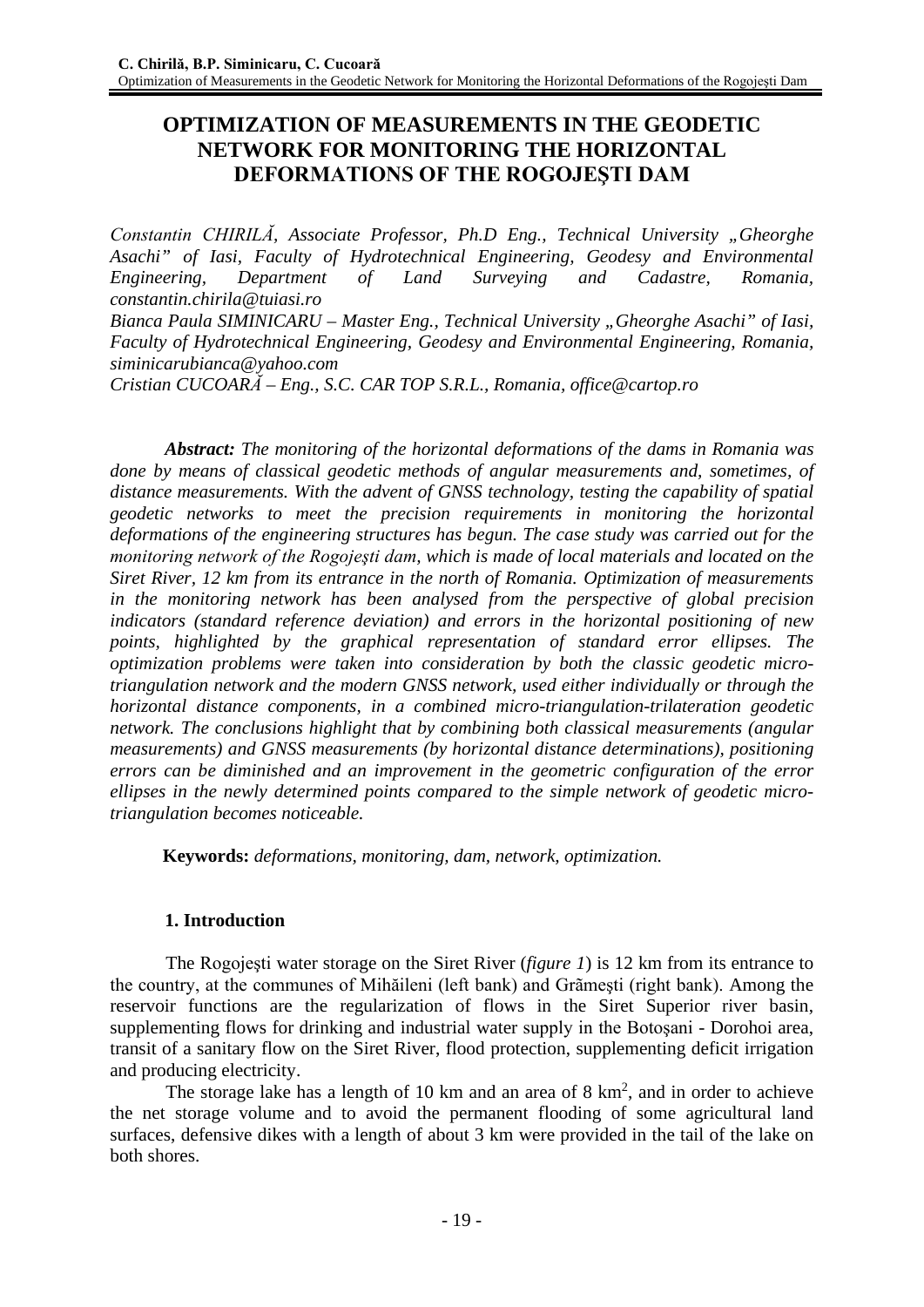



Figure 1 - The location of the Rogojești water storage (@ Google Map)



The accumulation dam is a mixed dam, made up of several parts (figure 2). The front dam is a concrete dam type evacuator, with a length of 72 m, a width of 70 m and a maximum height of 23 m. The side dams are made of local materials (earth) with lengths of 2.2 km (left bank) and 1.2 km (right bank) and a maximum height of 14 m.

The geodetic equipment is composed of 8 cylindrical concrete pillars (P1...P8) and 14 target points, all with standard centring bolts (*figure 3*).

#### **THE ROGOJESTI WATER STORAGE**



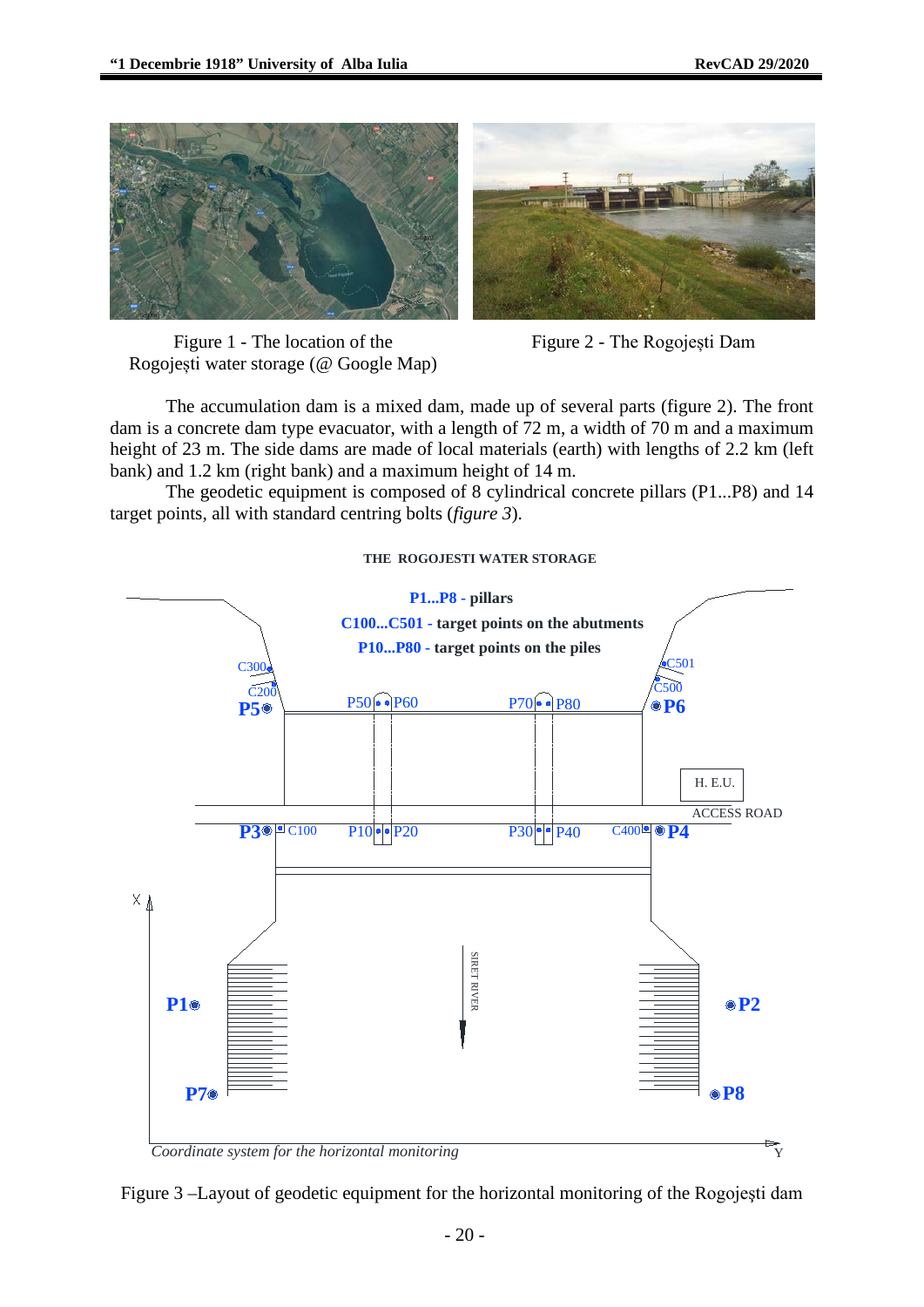# **2. Study of the geodetic micro-triangulation network**

The triangulation measurements in the current series were performed with a Topcon IS 201 total station, according to the visa sketch in *figure 4*, having P1 and P2 as control points.



Figure 4 - The measuring directions in the geodetic micro-triangulation network

The error analysis after adjustment for several types of network processing was performed with ,,*Adjust 7.0*" free educational software.

In a first stage, only the pillars network was considered, which was adjusted as a minimum constrained network on the fixed points P1 and P2. The new points were represented by the pillars P3, P4, P7 and P8.

Estimated angle measurement errors were calculated with the formula  $1''\sqrt{2} \approx 4.4$ <sup>cc</sup>, corresponding to the angular accuracy of the total station measurement (1'').

The adjusted coordinates and the estimated standard deviations for determining the new points are presented in *table 1*, and based on them the error ellipses were represented graphically in *figure 5*.

| Point          | The plane<br>coordinates |                          | The estimated<br>standard deviations |           | The semiaxes of<br>the error ellipse |           | The orientation<br>of the ellipse |
|----------------|--------------------------|--------------------------|--------------------------------------|-----------|--------------------------------------|-----------|-----------------------------------|
|                | $\mathbf{X}(\mathbf{m})$ | $\mathbf{Y}(\mathbf{m})$ | $Sx$ (mm)                            | $Sy$ (mm) | $A$ (mm)                             | (mm)<br>B | $\theta_A$ (°)                    |
| P <sub>3</sub> | 1111.095                 | 517.722                  | 3.4                                  | 1.9       | 3.6                                  | 1.5       | 19.76                             |
| P <sub>4</sub> | 1112.746                 | 586.873                  | 2.9                                  | 3.9       | 4.2                                  | 2.4       | 63.05                             |
| P7             | 898.420                  | 501.042                  | 2.1                                  | 2.2       | 2.2                                  | 2.1       | 124.21                            |
| P <sub>8</sub> | 880.533                  | 610.443                  | 3.1                                  | 1.3       | 3.1                                  | 1.2       | 176.08                            |

*Table 1 – Minimum constrained adjustment of the micro-triangulation pillars network*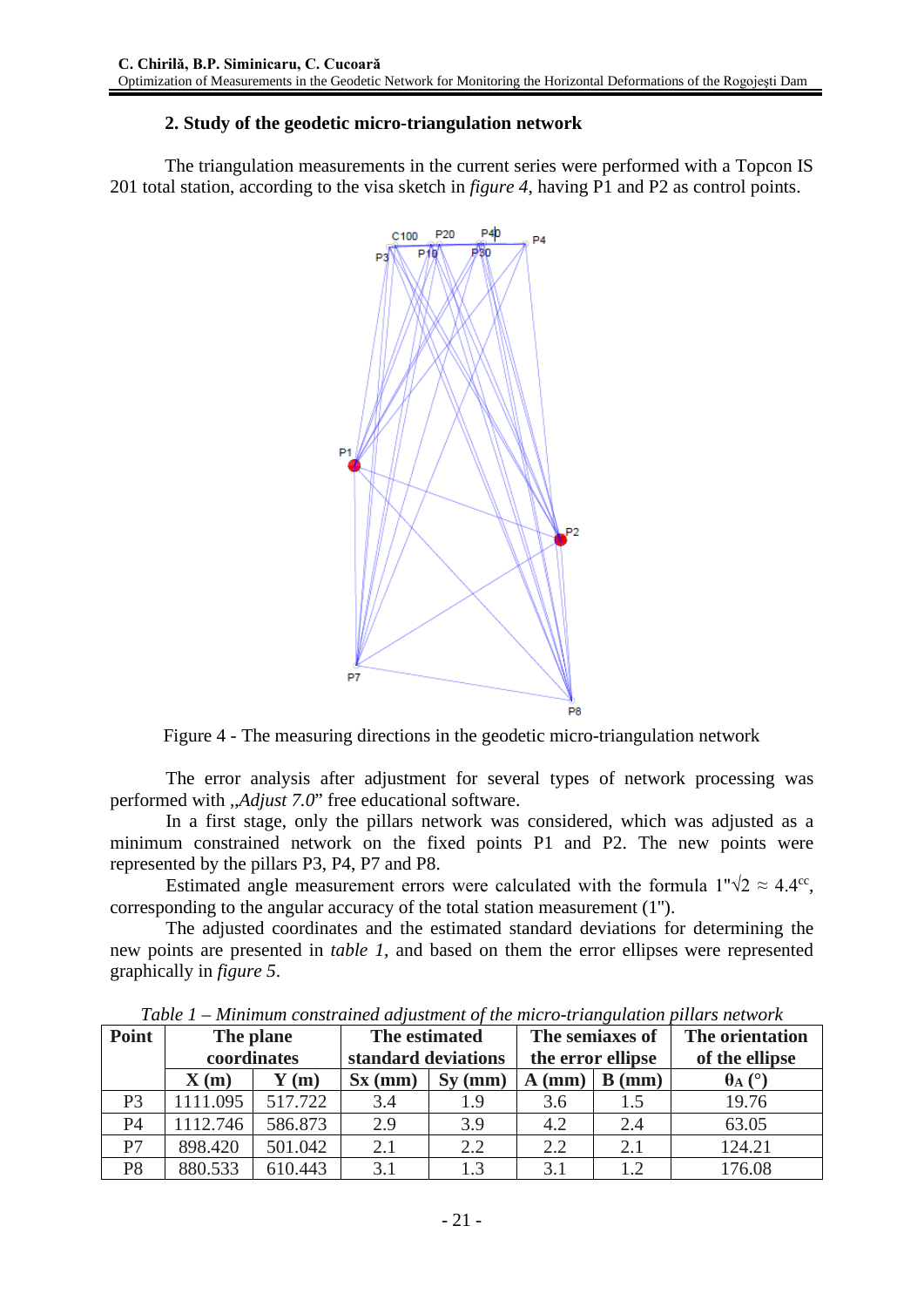In order to test the "*all included*" adjustment, in which the mobile points  $P10 \div P40$ are added to the new points, several variants were performed, because in the first adjustment two angles with possible blunders were highlighted and the  $\chi^2$  test at 95.0% significance level failed to pass. In the second adjustment the two angles were not eliminated, as this would have led to a maximum error of 8.7 mm at point P10, but the weights of the two angular observations were changed by increasing the estimated errors ( $\approx 40^{\circ}$ ). Thus, no possible blunders are reported after processing, the maximum error in horizontal position decreases to 5.7 mm at point P10, but the *χ²* test failed to pass. In the third "*all included*" adjustment variant, the weights were changed in the case of five angles whose standardized residuals were identified as high value, the final result being acceptance of the  $\chi^2$  test and the decrease of the maximum error to 3.6 mm at point P4.

For the constrained adjustment of the mobile points network at the fixed points represented by the previously adjusted pillars, the input data from the last "*all included*" adjustment were maintained, in which the weights statistically corresponded to the measured angles. The processing results reveal that there are no blunders and the  $\chi^2$  test is passed. The maximum error is observed in points P30 and P40, amounting to 2.2 mm (*Table 2*). Also, the configuration of the error ellipses for the target points P10 ÷ P40, can be seen in *figure 6*.

| Point           | The plane                |         | The estimated       |           | The semiaxes of   |          | The orientation                  |
|-----------------|--------------------------|---------|---------------------|-----------|-------------------|----------|----------------------------------|
|                 | coordinates              |         | standard deviations |           | the error ellipse |          | of the ellipse                   |
|                 | $\mathbf{X}(\mathbf{m})$ | (m)     | $Sx$ (mm)           | $Sv$ (mm) | $A$ (mm)          | $B$ (mm) | $\theta$ <sub>A</sub> $(^\circ)$ |
| P10             | 1112.356                 | 538.932 | 1.3                 | 1.8       | 1.8               | 1.2      | 81.33                            |
| P <sub>20</sub> | 1112.435                 | 543.139 | 0.9                 | 1.8       | 1.8               | 0.9      | 88.21                            |
| P30             | 1112.847                 | 563.096 | 0.8                 | 2.2       | 2.2               | 0.8      | 87.97                            |
| P40             | 1112.925                 | 565.508 | 0.4                 | 2.2       | 2.2               | 0.4      | 89.71                            |

*Table 2 – Full constrained adjustment of the micro-triangulation network*

The statistical results of all adjustment variants, extracted from the final processing report, are presented in *Table 3*.

|            | Network Adjustment | No.            | <b>Redund</b> | <b>Reference</b> | $\chi^2$ | $\chi^2$ | $\chi^2$ test | Data                                              |
|------------|--------------------|----------------|---------------|------------------|----------|----------|---------------|---------------------------------------------------|
| type       | type               | iterations     | ancy          | standard         | lower    | upper    | 95.0%         | snooping                                          |
|            |                    |                |               | deviation So     | value    | value    |               | method                                            |
| Pillars    | Minimum            | 2              | 13            | $\pm 0.9$        | 5.01     | 24.74    | passed        | without                                           |
|            | constrained        |                |               |                  |          |          |               | blunder                                           |
|            |                    |                |               |                  |          |          |               | detection                                         |
| Pillars    | Minimum            | $\overline{2}$ | 27            | $\pm 2.1$        | 14.57    | 43.19    | failed        | P <sub>4</sub> -P <sub>3</sub> -P <sub>10</sub> ; |
| $+$ target | constrained        |                |               |                  |          |          | to pass       | P8-P3-P10                                         |
| points     |                    |                |               |                  |          |          |               | angles                                            |
| Pillars    | Minimum            | $\overline{2}$ | 27            | $\pm 1.4$        | 14.57    | 43.19    | failed        | without                                           |
| $+$ target | constrained        |                |               |                  |          |          | to pass       | blunder                                           |
| points     |                    |                |               |                  |          |          |               | detection                                         |
| Pillars    | Minimum            | $\overline{2}$ | 27            | $\pm 1.1$        | 14.57    | 43.19    | passed        | without                                           |
| $+$ target | constrained        |                |               |                  |          |          |               | blunder                                           |
| points     |                    |                |               |                  |          |          |               | detection                                         |
| Pillars    | Full               | 2              | 35            | $\pm 1.2$        | 20.57    | 53.20    | passed        | without                                           |
| $+$ target | constrained        |                |               |                  |          |          |               | blunder                                           |
| points     |                    |                |               |                  |          |          |               | detection                                         |

*Table 3 – Statistical results of micro-triangulation network adjustment*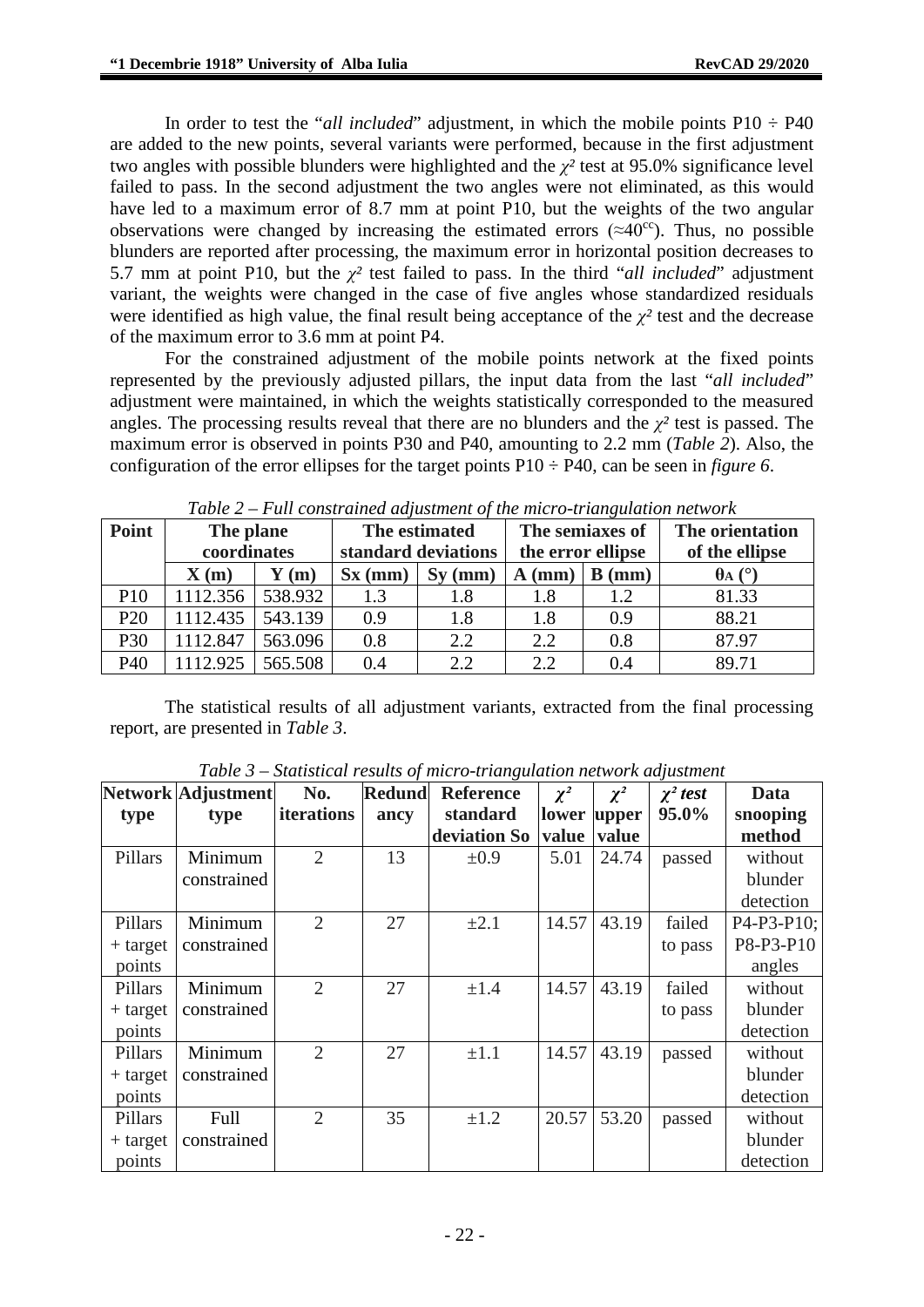

Figure 5 - Micro-triangulation network: error ellipses for the minimum constrained network

Ellipse scale exagerration 3000. Drawing scale is 1:1



Figure 6 - Micro-triangulation network: error ellipses for the full constrained network

### **3. Study of the GNSS monitoring network**

The GNSS monitoring network was designed on the old classic network in a local coordinate reference system, based on the WGS84 ellipsoid and a double stereographic projection (tangent plane) with natural origin at point P1 (B =  $47^{\circ}55'44''$ .20352, L =  $29°09'00"$ .33343) with false coordinates, X (North) = 1000 m, Y (East) = 500 m. The orientation of the network is considered on the direction of pillars P1 - P2.

Eight GNSS receivers (TOPCON GR5, TOPCON HIPER PRO, SOKKIA GRS 270 ISX) were used to perform the measurements by the static method, using observation sessions from 40 minutes (in point P3) to 6 hours and 30 minutes (in point P1).

The processing of GNSS vectors was done automatically in the Leica Geo Office software, by including 17 stations and 72 GNSS vectors (*figure 7*).

The free network adjustment allowed the check of the internal geometry of the network and the possible blunder detection in the measurement data. The horizontal positioning components have estimated standard deviations that were up to 1.8 mm in the East (Y) direction and 2.7 mm in the North (X) direction, respectively, so with a horizontal positioning precision of up to 3.1 mm (*figure 8*).

In the case of adjusting only the pillars network (the mobile points will be determined from the constrained pillars network), the results obtained do not differ significantly, the differences on coordinates of the points in the constrained and in the free network being submilimetric.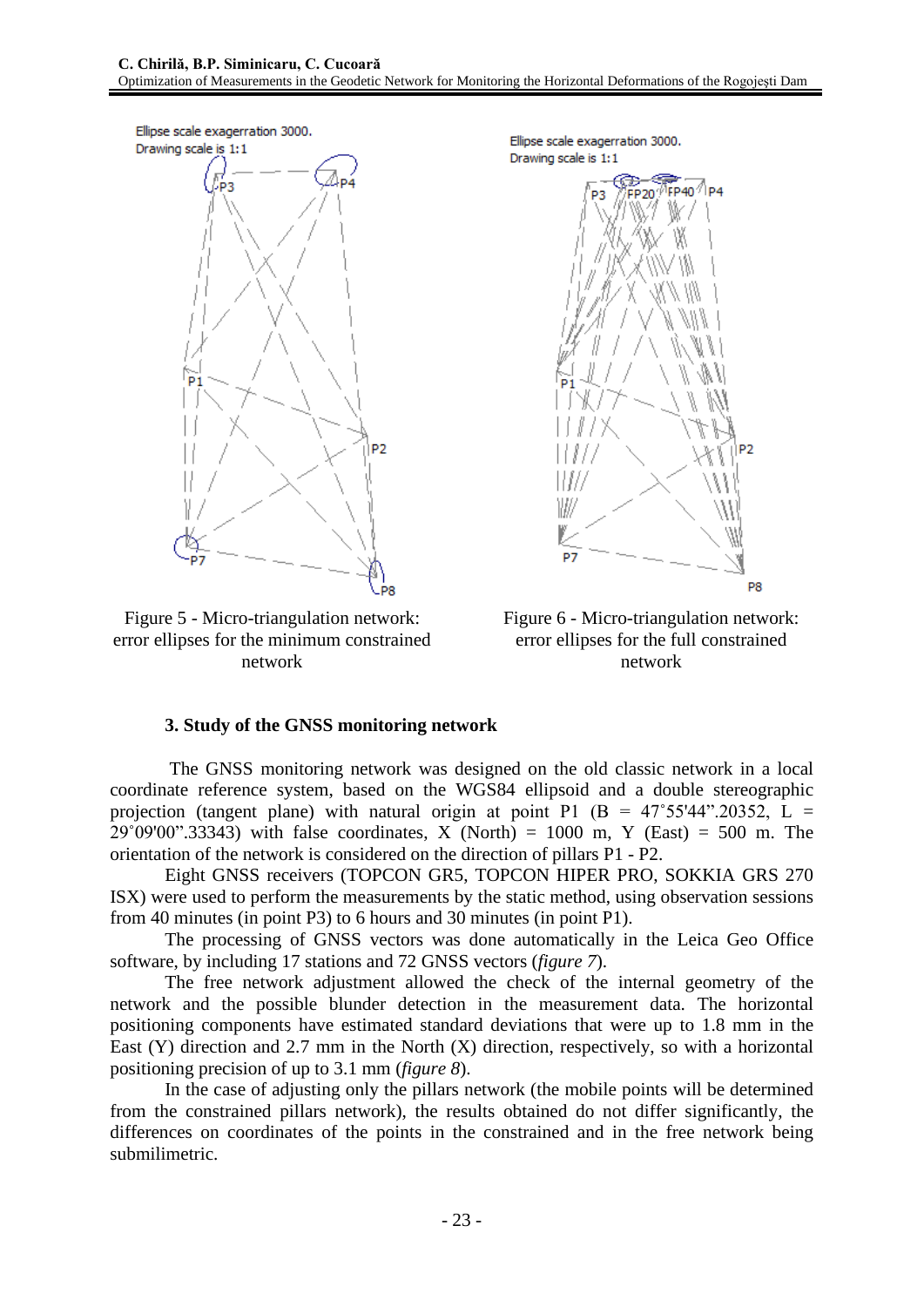Λ



Figure 7 - GNSS vectors of the monitoring network

| Point Id                 | Point Class | Date/Time           | Easting  | Northing  | Ellip. Hgt. |        | Sd. Easting   Sd. Northing |        | Sd. Height   Posn. Qlty | Hat. Olty | Posn. + Hgt. Olty |
|--------------------------|-------------|---------------------|----------|-----------|-------------|--------|----------------------------|--------|-------------------------|-----------|-------------------|
| $\Box$ C <sub>200</sub>  | Adjusted    | 01/12/2018 13:48:51 | 373.9528 | 1063.8049 | 336.4591    | 0.0011 | 0.0026                     | 0.0088 | 0.0028                  | 0.0088    | 0.0092            |
| $\Box$ C500              | Adiusted    | 01/12/2018 13:48:51 | 394.0497 | 1126.8004 | 336.5059    | 0.0012 | 0.0020                     | 0.0109 | 0.0023                  | 0.0109    | 0.0111            |
| $\nabla P1$              | Adiusted    | 01/12/2018 13:48:51 | 499.7716 | 999.2017  | 329.4851    | 0.0003 | 0.0004                     | 0.0022 | 0.0005                  | 0.0022    | 0.0023            |
| $\nabla$ P <sub>10</sub> | Adiusted    | 01/12/2018 13:48:51 | 407.6921 | 1073.1875 | 336.5703    | 0.0005 | 0.0007                     | 0.0043 | 0.0009                  | 0.0043    | 0.0044            |
| $\n  D P2$               | Adiusted    | 01/12/2018 13:48:51 | 570.0051 | 1084.4850 | 330.1887    | 0.0003 | 0.0004                     | 0.0024 | 0.0005                  | 0.0024    | 0.0024            |
| $\n  20\n$               | Adiusted    | 01/12/2018 13:48:51 | 409.0229 | 1077.1361 | 336.5694    | 0.0004 | 0.0006                     | 0.0036 | 0.0008                  | 0.0036    | 0.0037            |
| $\Box$ P3                | Adiusted    | 01/12/2018 13:48:51 | 401.7768 | 1052.9281 | 337.8401    | 0.0014 | 0.0019                     | 0.0109 | 0.0024                  | 0.0109    | 0.0111            |
| $\n  2 P30\n$            | Adjusted    | 01/12/2018 13:48:51 | 415.3052 | 1095.9496 | 336.6085    | 0.0004 | 0.0006                     | 0.0036 | 0.0007                  | 0.0036    | 0.0037            |
| $\nabla$ P4              | Adjusted    | 01/12/2018 13:48:51 | 423.3516 | 1118.1651 | 337.9309    | 0.0009 | 0.0014                     | 0.0069 | 0.0017                  | 0.0069    | 0.0071            |
| $\nabla$ P40             | Adjusted    | 01/12/2018 13:48:51 | 416.0446 | 1098.2233 | 336.6045    | 0.0005 | 0.0008                     | 0.0044 | 0.0009                  | 0.0044    | 0.0045            |
| $\nabla$ P5              | Adjusted    | 01/12/2018 13:48:51 | 373.0984 | 1062.1821 | 337.5367    | 0.0010 | 0.0011                     | 0.0077 | 0.0015                  | 0.0077    | 0.0078            |
| $\nabla$ P50             | Adjusted    | 01/12/2018 13:48:51 | 381.0393 | 1084.4748 | 336.5118    | 0.0005 | 0.0010                     | 0.0051 | 0.0011                  | 0.0051    | 0.0052            |
| $\nabla P6$              | Adiusted    | 01/12/2018 13:48:51 | 395.8173 | 1127.1622 | 337.5870    | 0.0018 | 0.0021                     | 0.0149 | 0.0028                  | 0.0149    | 0.0152            |
| $\nabla$ P60             | Adiusted    | 01/12/2018 13:48:51 | 380.9289 | 1084.0991 | 336.5493    | 0.0004 | 0.0006                     | 0.0034 | 0.0007                  | 0.0034    | 0.0034            |
| $\nabla$ P70             | Adiusted    | 01/12/2018 13:48:51 | 388.0773 | 1106.3111 | 336.5633    | 0.0006 | 0.0010                     | 0.0054 | 0.0012                  | 0.0054    | 0.0055            |
| $\nabla$ P8              | Adiusted    | 01/12/2018 13:48:51 | 648.4566 | 1062.5702 | 329.9280    | 0.0016 | 0.0027                     | 0.0120 | 0.0031                  | 0.0120    | 0.0124            |
| $\n  P80\n$              | Adiusted    | 01/12/2018 13:48:51 | 388,0160 | 1106.1750 | 336.5724    | 0.0008 | 0.0009                     | 0.0097 | 0.0012                  | 0.0097    | 0.0098            |

Figure 8 – The results of the free network adjustment in the Leica Geo Office software

In order to ensure the connection between the coordinates obtained in the GNSS processing (*system 1*) with the local coordinate reference system of the monitoring network from the previous cycles (*system 2*), the 2D Helmert transformation was performed, having the P1 and P2 pillars as common points. In this case, the horizontal network adjusted in the current cycle as a free network, will be minimally constrained on the two chosen points by a translation, rotation and scaling operation:

$$
\begin{pmatrix} x \\ y \end{pmatrix}_{\text{sistem}\_2} = \begin{pmatrix} \Delta x \\ \Delta y \end{pmatrix}_{1\to 2} + \begin{pmatrix} a & -b \\ b & a \end{pmatrix} \begin{pmatrix} x \\ y \end{pmatrix}_{\text{sistem}\_1}
$$

where  $(\Delta x, \Delta y)$  are the translation constants and the parameters  $(a, b)$  include the scale factor (k) and the rotation angle ( $\alpha$ ):  $a = k \cos \alpha$ ;  $b = k \sin \alpha$  (*table* 4).

*Table 4 – 2D transformation parameters and transformed plane coordinates of the pillars*

| 2D transformation | <b>Value</b> | <b>New</b>     | <b>Transformed plane coordinates</b> |         |  |  |
|-------------------|--------------|----------------|--------------------------------------|---------|--|--|
| parameters        |              | points         | $\mathbf{X}(\mathbf{m})$             | Y(m)    |  |  |
| $\Delta$ x        | $-616.497$ m | P3             | 1111.095                             | 517.717 |  |  |
|                   | 1135.115 m   | P4             | 1112.752                             | 586.866 |  |  |
| а                 | 0.3388835    | P <sub>5</sub> | 1141.415                             | 516.771 |  |  |
|                   | $-0.9478894$ | P <sub>6</sub> | 1141.901                             | 586.064 |  |  |
| a (rotation)      | 289°40'21".6 | P <sub>8</sub> | 880.537                              | 610.453 |  |  |
| k (scale factor)  | 1.00665      |                |                                      |         |  |  |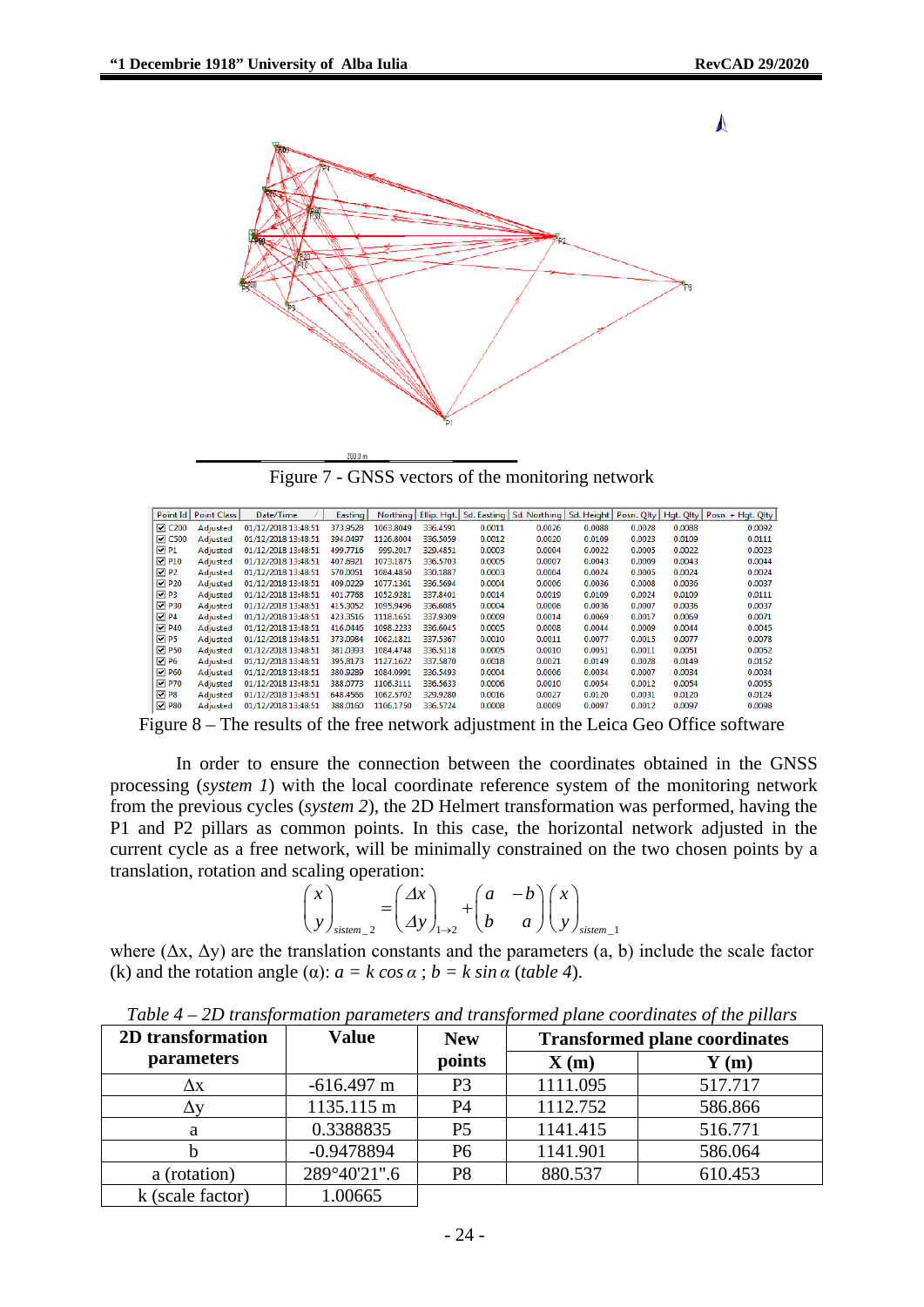# **4. Optimization of the horizontal monitoring network**

Comparing the 2D/GNSS monitoring network and the minimum constrained microtriangulation network, a maximum difference of 4.8 mm on the X axis and 10.9 mm on the Y axis results for common pillars, hence a maximum horizontal positioning difference of 11.9 mm (in point P8).

Assuming the establishment of the same initial conditions in both micro-triangulation and GNSS networks, a first verification consists in comparing the values of the distance between the basic pillars P1 and P2, obtained from the known coordinates and from the GNSS determinations, respectively:

$$
D_{p_{1-p_{2}}}^{*} = \sqrt{\Delta X_{p_{1-p_{2}}}^{2} + \Delta Y_{p_{1-p_{2}}}^{2}} = 111.215 \, m; \qquad D_{p_{1-p_{2}}}^{o} = 111.488 \, m.
$$

The difference between the calculated and measured distance values  $(D^* \cdot D^o)$  is 0.734 m, which leads to the conclusion that the approach of a constrained adjustment (including both directions and distances) would lead to results affected by blunders. This is due to the fact that the use of known coordinates of the control points in the microtriangulation network results in a network scaling error, which makes it inappropriate to use them as constraints for accurate determinations of distances resulting from the measurement of GNSS bases.

In this case, the full adjustment of all angular and distance measurements will be performed based on the plane coordinates of the local reference system defined in the GNSS project. During the GNSS measurements it was not possible to use P7 pillar as a station, but the plane coordinates of this point are needed in the adjustment of the micro-triangulationtrilateration network. These could be determined by the back intersection procedure, using angular measurements from the micro-triangulation network.

Depending on the local precision and the configuration of the error ellipses in the newly determined points, to be obtained from the adjustment of the monitoring network, it was agreed to select horizontal distances from GNSS measurements, which will enter into rigorous processing with angular micro-triangulation measurements. The horizontal distances resulting from the measured GNSS bases also have the advantage of supporting those directions that have no visibility. By unified processing of both azimuthal directions and horizontal distances, an adjustment of a micro-triangulation-trilateration network results, using the least squares method by indirect observations.

The ellipsoidal distances from the GNSS measurements were obtained within the WolfPack software, where inverse geodetic problem solving function is called, for which it is necessary to know the geodetic coordinates of the two end points of the GNSS vector. These values are extracted from the reports obtained in the Leica Geo Office software.

As the map projection was defined as a double stereographic projection with the plane tangent to the point P1 of the monitoring network and given the small distances between the points of the network (of the order of hundreds of meters), it can be considered that the horizontal distances will be identical to those on the ellipsoid, due to small (submillimeter) corrections, resulting from the reduction of the distances from the ellipsoid in the projection plane.

Next, the same adjustment variants that have been applied in the micro-triangulation network will be presented, respectively as a minimum constrained and then full constrained network, with all the steps to improve the precision of determining the position of the new points. It is noted that in the case of micro-triangulation-trilateration networks, the degrees of freedom are 3, which for the horizontal monitoring network means the plane coordinates of the pillar P1 (x,y) and the reference orientation (θ) of the direction pillars P1 - P2.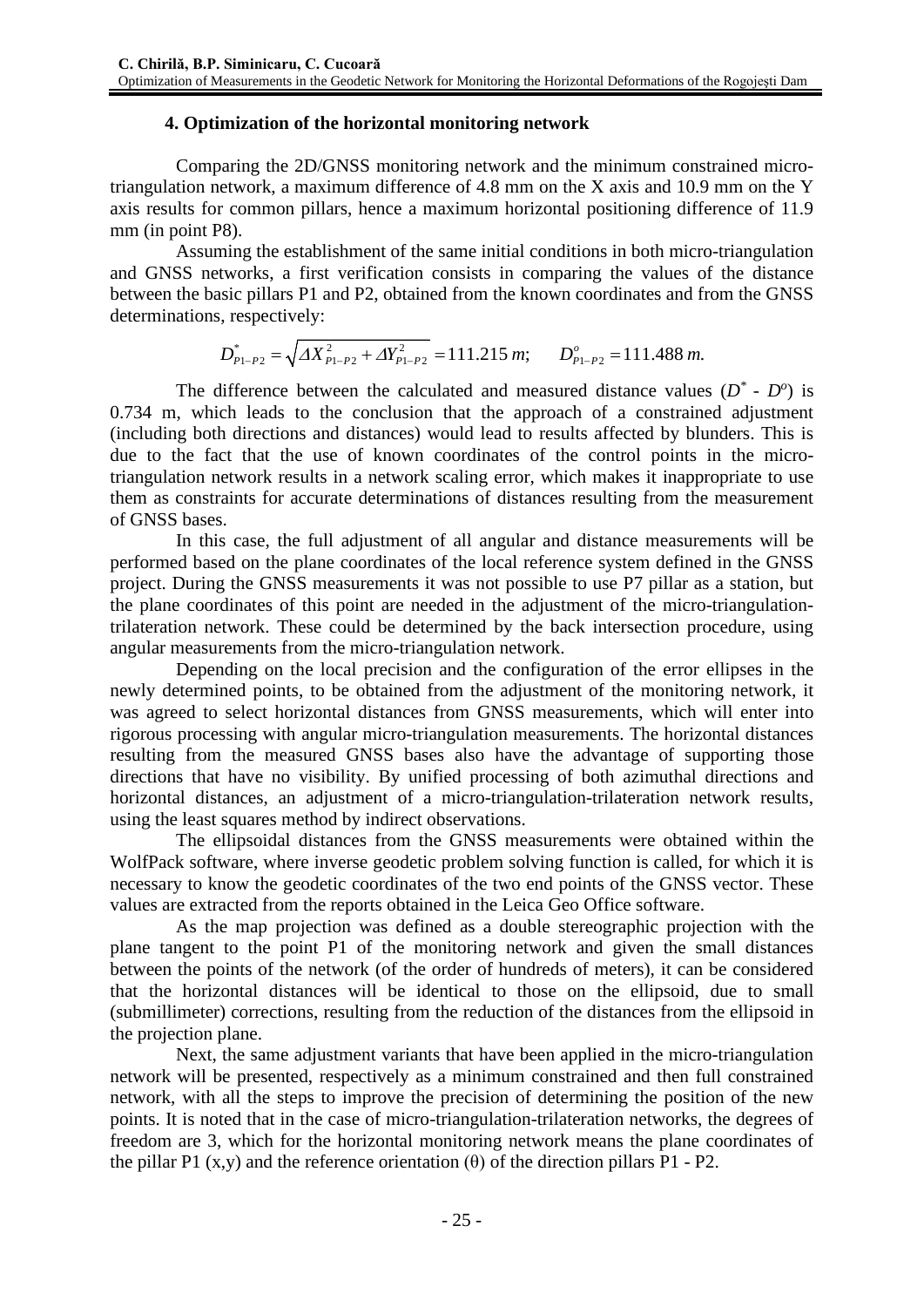As a minimum constrained network, only the network of common pillars with those from the micro-triangulation network was initially considered, and then it was extended to all existing pillars, and finally, also to the mobile points. The estimated errors of the measured distances were calculated in relation to the estimated standard deviations of the spatial distances determined in the processing of the GNSS bases.

The adjusted coordinates for the new points and their estimated standard deviations in the pillar network are presented in *Table 5*.

| <b>Point</b>   | The plane                |         | The estimated       |           | The semiaxes of       |                   | The orientation        |
|----------------|--------------------------|---------|---------------------|-----------|-----------------------|-------------------|------------------------|
|                | coordinates              |         | standard deviations |           |                       | the error ellipse | of the ellipse         |
|                | $\mathbf{X}(\mathbf{m})$ | (m)     | $Sx$ (mm)           | $Sy$ (mm) | в<br>$A$ (mm)<br>(mm) |                   | $\theta$ A ( $\circ$ ) |
| P <sub>2</sub> | 1084.486                 | 570.006 | 0.8                 | 0.9       | 1.1                   | 0.5               | 39.47                  |
| P <sub>3</sub> | 1052.931                 | 401.776 | 0.9                 | 1.4       | 1.4                   | 0.9               | 176.13                 |
| P <sub>4</sub> | 1118.168                 | 423.356 | 1.2                 | 1.4       | 1.6                   | 0.7               | 38.47                  |
| P7             | 966.206                  | 595.142 | 1.5                 | 1.7       | 1.9                   | 1.2               | 36.10                  |
| P8             | 1062.561                 | 648.460 | 1.2                 | 1.6       | 1.7                   | 0.9               | 150.31                 |

*Table 5 – Minimum constrained adjustment of the triangulation-trilateration pillars network*

Within the minimum constrained micro-triangulation - trilateration pillars network, it is noted that the major semi-axes of the error ellipses have values up to 1.9 mm, the  $\chi^2$  test is passed and there are no blunders in the measurement data.



Figure 8 – Error ellipses within minimum constrained micro-triangulation network (a) and micro-triangulation-trilateration network (b)

Comparing the two networks, we notice that by introducing the distances there is an improvement of the values of the error ellipses semiaxes from the range  $1.2 \div 3.6$  mm to  $0.5 \div 1.9$  mm. The maximum difference between the plane coordinates of the pillars in the two types of network is 3.4 mm on the y-axis, at point P7.

Due to the fact that when introducing additional distances, regarding the P5 and P6 pillars, they can be determined (*Table 6*) together with the other ones (which was not possible in the triangulation measurements due to the lack of visibility between points and insufficient measurements), minimum constrained adjustment of the extended pillars network (*Figure 9*) and mobile points (*Figure 10.b*) was performed.

| Point          | The plane                |                          | The estimated       |           |                   | The semiaxes of              | The orientation        |
|----------------|--------------------------|--------------------------|---------------------|-----------|-------------------|------------------------------|------------------------|
|                | coordinates              |                          | standard deviations |           | the error ellipse |                              | of the ellipse         |
|                | $\mathbf{X}(\mathbf{m})$ | $\mathbf{Y}(\mathbf{m})$ | $Sx$ (mm)           | $Sv$ (mm) | $\mathbf{A}$      | $\text{(mm)}\, B\text{(mm)}$ | $\theta$ A ( $\circ$ ) |
| P <sub>5</sub> | 1062.182                 | 373.099                  | 2.2                 | 1.0       | 2.3               | 0.7                          | 18.37                  |
| Р6             | 1127.162                 | 395.814                  | 2.6                 | 2.6       | 3.0               |                              | 35.23                  |

*Table 6 – Minimum constrained adjustment of the extended pillars network*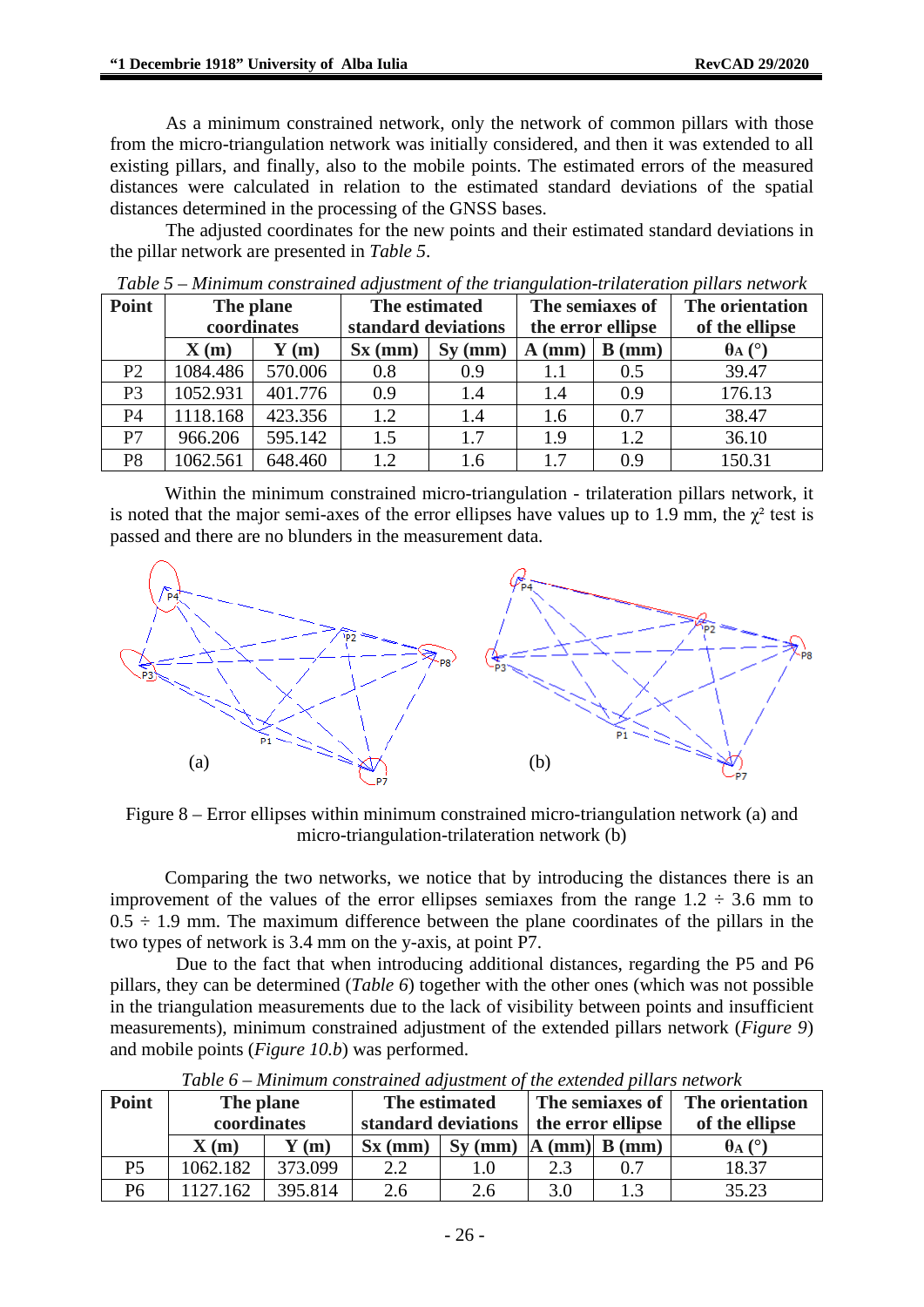

Figure 9 - Error ellipses within extended micro-triangulation-trilateration pillars network, related to minimum constrained processing

In the case of the extended pillars network, two adjustments were performed, the last being necessary to pass the  $\chi^2$  test, which led to the reduction of the major semiaxes of the error ellipses up to 2 mm, unlike the previous case (3 mm).

Comparing with the similar variant of adjustment of the micro-triangulation network, we observe the decrease of the major semiaxes from 3.5 mm to 1.9 mm and the improvement of the geometric configuration of the error ellipses in the target points (*Figure 10.b)*. The error ellipses are arranged with the minor semiaxis on the transverse direction of the dam structure, where maximum deformations are expected due to the pushing force of the water. The maximum difference between the plane coordinates of the pillars and mobile points in the two types of network is 9.9 mm on the x-axis at point P40.



Figure 10 – Error ellipses within minimum constrained micro-triangulation network (a) and micro-triangulation-trilateration network (b)

Within the constrained network of micro-triangulation - trilateration, the pillars of the network are considered fixed points of known coordinates, and the target points on the dam structure (P10, P20, P30, P40) are the new points to be determined by adjustment. For this case only the first 6 pillars (P1, P2, P3, P4, P7, P8) were used to have a comparison similar to the case of the micro-triangulation network. Failure to pass the  $\chi^2$  test required a change in the measurement weights, so that the second adjustment variant was achieved with results presented in *table 7*. The major semiaxes of the error ellipses have values of up to 1.4 mm unlike the previous case (1.8 mm).

*Table 7 – Full constrained adjustment of the micro-triangulation trilateration network*